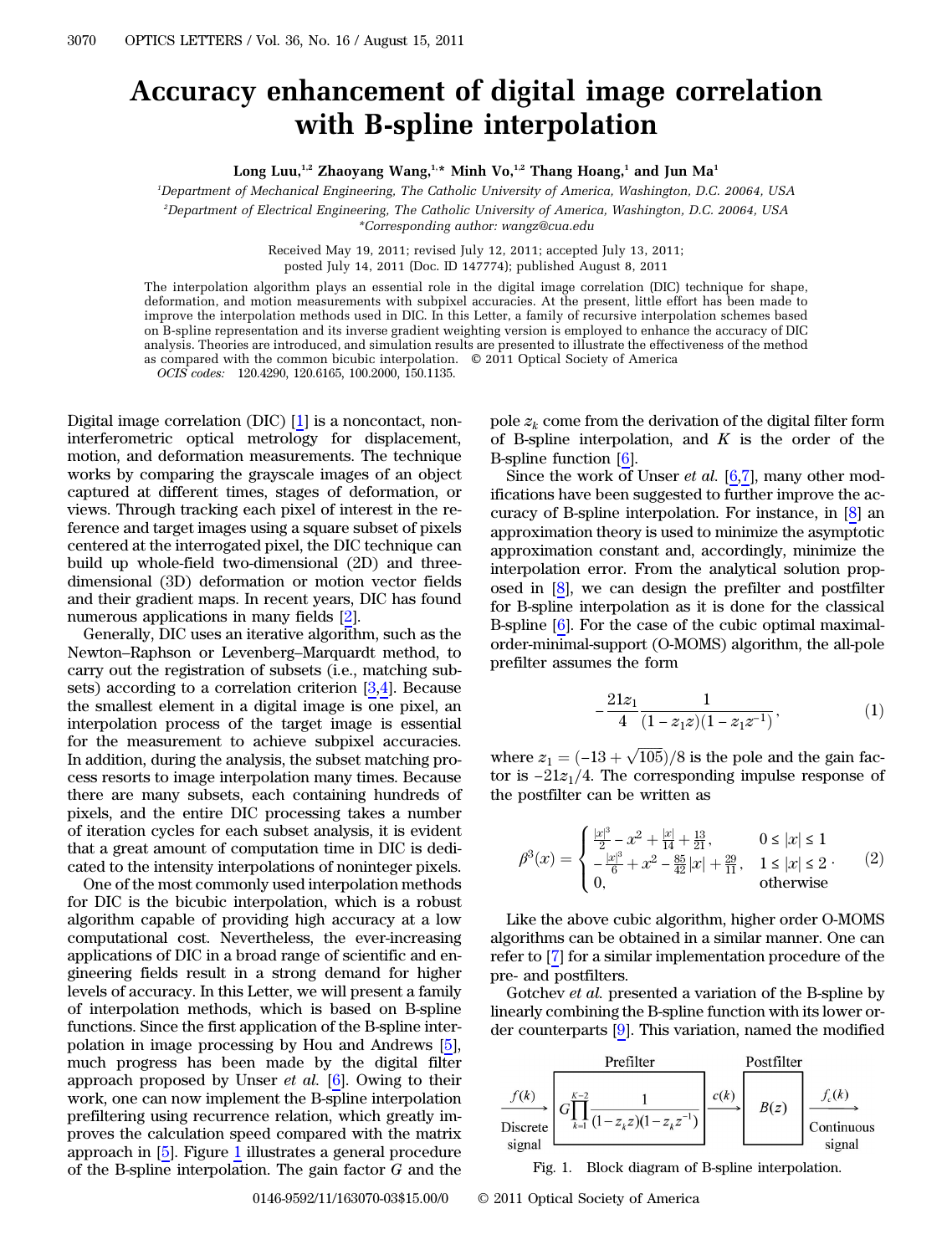cubic B-spline, has also been incorporated into the simulation and comparison.

Another notable technique named the inverse gradient weighting initially introduced for bicubic interpolation [10] is also extended and incorporated here into the family of B-spline interpolation. Generally, because all the convolution-based interpolations tend to smooth out the data at the steep edge of the image, this modification will enhance the performance of the interpolation at those points owing to the approximation of the image gradient. The inverse gradient weighting factors in one dimension are

$$
H_{l} = \frac{1}{\sqrt{1 + a|f_{i} - f_{i-1}|}}
$$
  
\n
$$
H_{r} = \frac{1}{\sqrt{1 + a|f_{i+2} - f_{i+1}|}}
$$
  
\n
$$
D = H_{l}(1 - s) + H_{r}s
$$
\n(3)

where  $f_i$  is the intensity level of pixel i, s is the subpixel location with the origin at pixel  $i$ , and  $\alpha$  is the sharpness factor. For the case of linear interpolation with the convolution kernel  $(w_0, w_1)$ , where  $w_0 = 1 - s$  and  $w_1 = s$ , the modified coefficients become  $w_0 = H_1(1 - s)/D$  and  $w_1 = H_r s/D$ . This modification can be directly extended to the 2D case for other interpolation kernels of higher orders [10].

To investigate the performance and accuracy of the B-spline interpolation in the DIC analysis, numerical experiments have been carried out using computer-generated images. The reason for the use of simulated images instead of real experimental images is that it can provide controlled displacements of exact values for accuracy examination purpose and can eliminate errors caused by the image acquisition system, imperfect loading, and other uncertainties to avoid clouding the error associated with interpolation. The equations used to generate the images to be tested by the DIC algorithm are [11]



Fig. 2. RMSE of displacements obtained by using various interpolation algorithms.

$$
I_r(x,y) = \sum_{k=1}^n A_k \exp(-( (x - x_k)^2 + (y - y_k)^2)/R^2)
$$
  
\n
$$
I_t(x,y) = \sum_{k=1}^n A_k \exp(-( (x - x_k - u_0 - u_x x - u_y y)^2 + (y - y_k - v_0 - v_x x - v_y y)^2)/R^2)
$$
\n(4)

where  $n$  is the number of granules in the image;  $R$  is the feature size of the granules;  $(x_k, y_k)$  and  $A_k$  are random positions and intensity levels of the granules;  $u_0$ ,  $v_0$ ,  $u_x$ ,  $u_y, v_x$ , and  $v_y$  are deformation parameters; and  $I_x$  and  $I_t$ are the intensity levels at pixel  $(x, y)$  in the reference and target images, respectively. In image generation, we set  $n = 2500, R = 3$ , the image size is set to  $300 \times 300$  pixels, and the grayscale quantization is set to 16 bits. In the DIC analysis, we use a subset size of  $31 \times 31$  pixels, a simple yet robust correlation criterion named the parametric sum of squared difference ( $\mathrm{PSSD}_{ab}$ ) [3], and the classic analysis, we use a subset size of  $31 \times 31$  pixels, a sim<br>yet robust correlation criterion named the parame<br>sum of squared difference (PSSD<sub>ab</sub>) [3], and the clas<br>Newton–Raphson algorithm [2] for subset matching.

In the first numerical experiment, we simulated the successive rigid-body translation by assigning 0 to 1 pixel

to  $u_0$  with an increment of 0.05 pixel and setting the other parameters to zeros. Figure 2 shows the rootmean-squared error (RMSE) obtained by different interpolation algorithms for each displacement. For clarification, the data have been separated into two subfigures with the same cubic B-spline results shown in both. It is evident that the family of B-spline interpolation yields much better results than the bicubic one. Particularly, the quartic O-MOMS algorithm and the quintic B-spline algorithm yield the highest accuracies, which are hundreds of times better than the accuracy provided by the bicubic algorithm with respect to the RMSE.

In the second simulation, we take into account all of the deforming parameters with the following representative